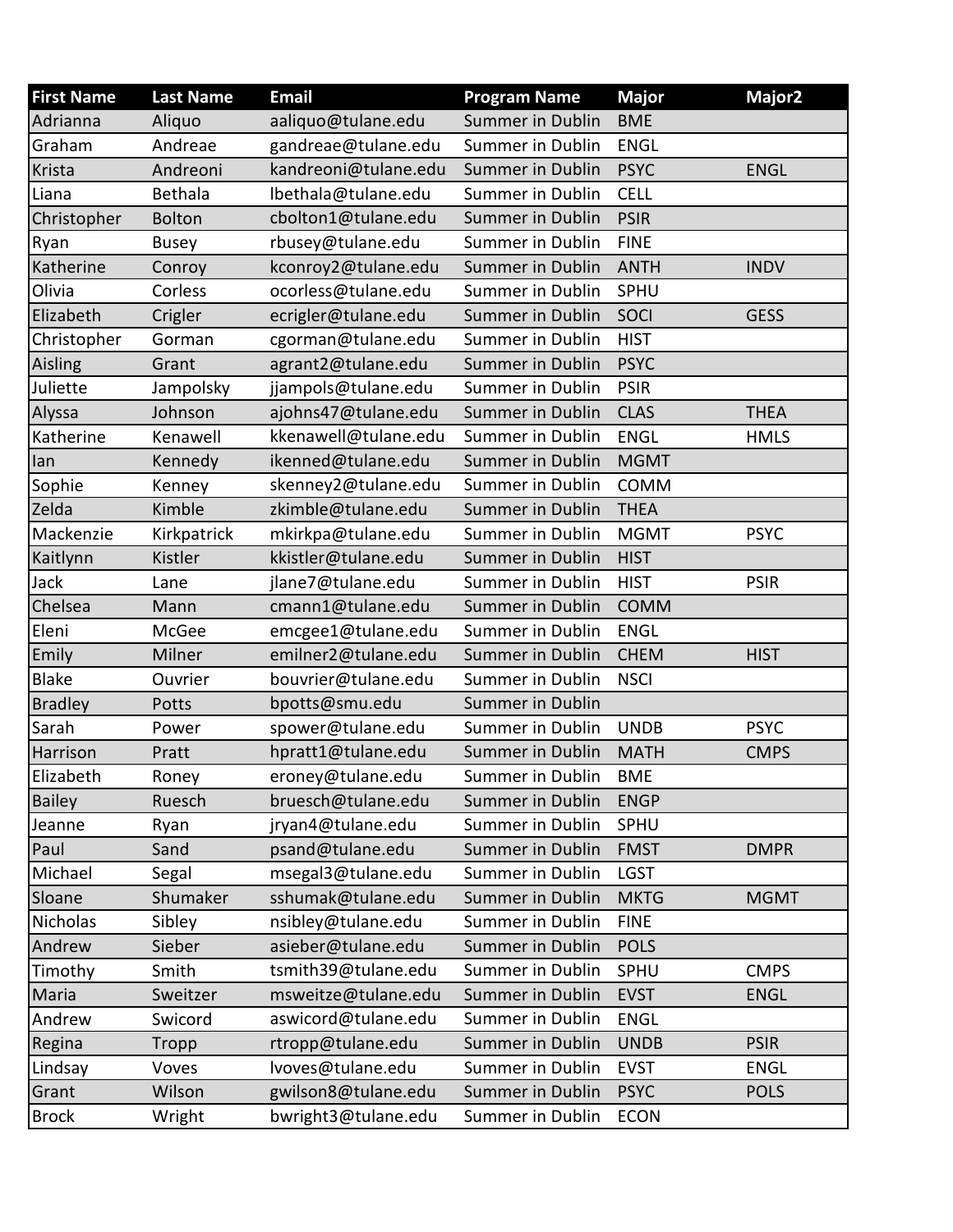| <b>First Name</b> | <b>Last Name</b> | <b>Email</b>           | <b>Program Name</b> | <b>Major</b> | Major <sub>2</sub> |
|-------------------|------------------|------------------------|---------------------|--------------|--------------------|
|                   |                  |                        | Summer in           |              |                    |
| Sydney            | <b>Atkins</b>    | satkins2@tulane.edu    | Stockholm           | <b>SPHU</b>  | <b>NSCI</b>        |
|                   |                  |                        | Summer in           |              |                    |
| Layla             | Babahaji         | Ibabahaji@tulane.edu   | Stockholm           | <b>SPHU</b>  |                    |
|                   |                  |                        | Summer in           |              |                    |
| Aliah             | <b>Banchik</b>   | abanchik@tulane.edu    | Stockholm           | <b>SOCI</b>  |                    |
|                   |                  |                        | Summer in           |              |                    |
| <b>Brooke</b>     | Benjamin         | bbenjamin@tulane.edu   | Stockholm           | <b>DANC</b>  | <b>PSYC</b>        |
|                   |                  |                        | Summer in           |              |                    |
| Alexandra         | <b>Berry</b>     | aberry5@tulane.edu     | Stockholm           | <b>NSCI</b>  |                    |
|                   |                  |                        | Summer in           |              |                    |
| Jessie            | <b>Brown</b>     | jbrown59@tulane.edu    | Stockholm           | <b>NSCI</b>  |                    |
|                   |                  |                        | Summer in           |              |                    |
| <b>Kelly</b>      | Chau             | kchau@tulane.edu       | Stockholm           | <b>SPHU</b>  | <b>CELL</b>        |
|                   |                  |                        | Summer in           |              |                    |
| Dennes            | Chen             | dchen12@tulane.edu     | Stockholm           | <b>CHEM</b>  | <b>MATH</b>        |
|                   |                  |                        | Summer in           |              |                    |
| Adriana           | Duncan           | aduncan3@tulane.edu    | Stockholm           | <b>MATH</b>  |                    |
|                   |                  |                        | Summer in           |              |                    |
| Emma              | Dusek-Shaw       | edusekshaw@tulane.edu  | Stockholm           | <b>NSCI</b>  | <b>PSYC</b>        |
|                   |                  |                        | Summer in           |              |                    |
| Yasmine           | Farassat         | yfarassa@tulane.edu    | Stockholm           | <b>PSYC</b>  | <b>COMM</b>        |
|                   |                  |                        | Summer in           |              |                    |
| Lily              | Freestone        | Ifreestone@tulane.edu  | Stockholm           | <b>NSCI</b>  |                    |
|                   |                  |                        | Summer in           |              |                    |
| Remy              | Glick            | rglick@tulane.edu      | Stockholm           | <b>NSCI</b>  | <b>COMM</b>        |
|                   |                  |                        | Summer in           |              |                    |
| Elise             | Goff             | egoff1@tulane.edu      | Stockholm           | EEBI         | <b>PSYC</b>        |
|                   |                  |                        | Summer in           |              |                    |
| <b>Brynn</b>      | Gwartzman        | bgwartzman@tulane.edu  | Stockholm           | <b>CELL</b>  |                    |
|                   |                  |                        | Summer in           |              |                    |
| Bennett           | Hagemeier        | bhagemei@tulane.edu    | Stockholm           | <b>PSYC</b>  |                    |
|                   |                  |                        | Summer in           |              |                    |
| Cade              | Herman           | cherman4@tulane.edu    | Stockholm           | <b>NSCI</b>  |                    |
|                   |                  |                        | Summer in           |              |                    |
| Emily             | Hochreiner       | ehochreiner@tulane.edu | Stockholm           | <b>NSCI</b>  |                    |
|                   |                  |                        | Summer in           |              |                    |
| Thomas            | Huang            | thuang6@tulane.edu     | Stockholm           | <b>NSCI</b>  | <b>CMPS</b>        |
|                   |                  |                        | Summer in           |              |                    |
| William           | Jessee           | wjessee@tulane.edu     | Stockholm           | <b>NSCI</b>  |                    |
|                   |                  |                        | Summer in           |              |                    |
| Hayleigh          | Johnson          | hjohns@tulane.edu      | Stockholm           | <b>PSYC</b>  | EEBI               |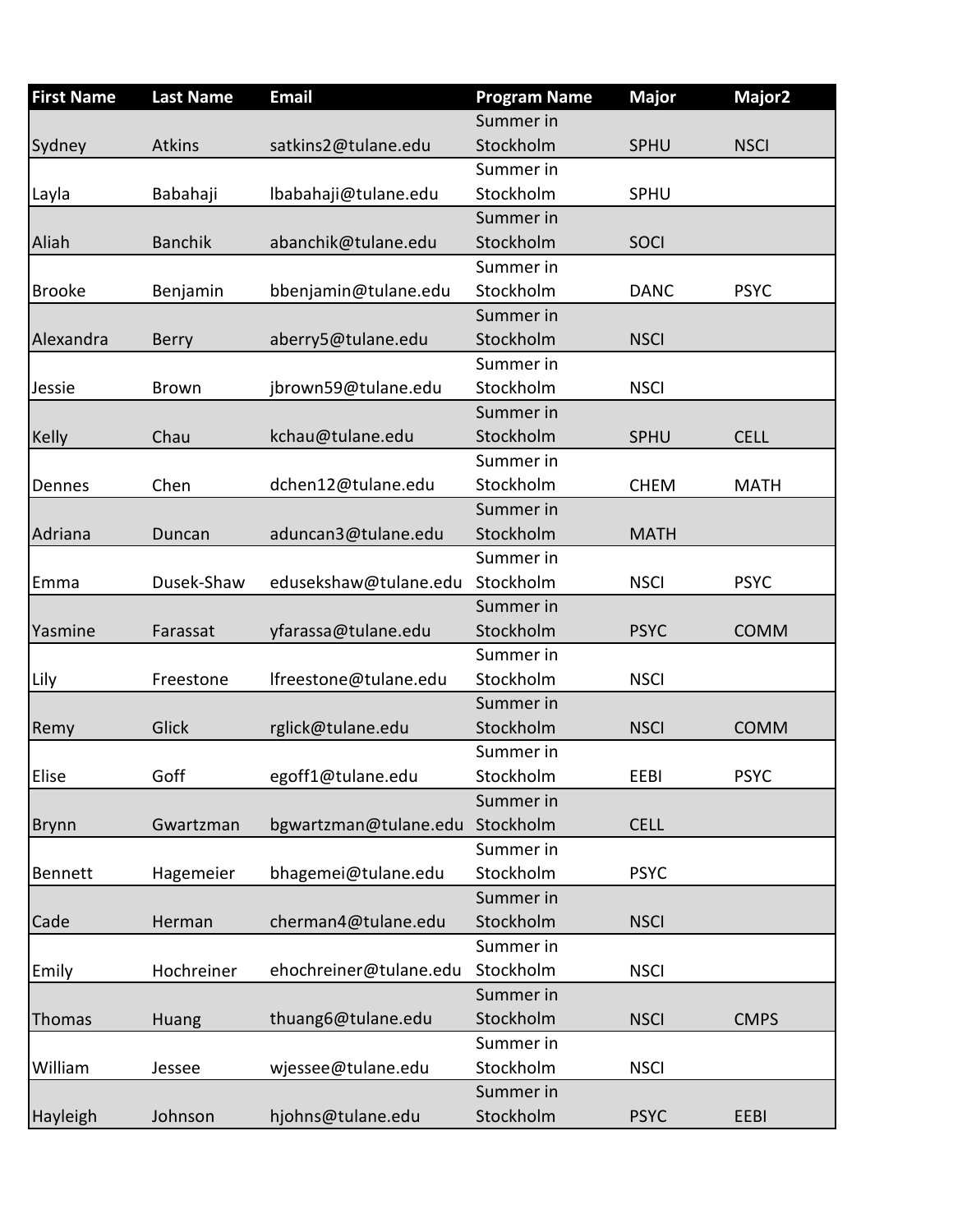|             |               |                       | Summer in |             |             |
|-------------|---------------|-----------------------|-----------|-------------|-------------|
| Esther      | Kaplun        | ekaplun@tulane.edu    | Stockholm | <b>NSCI</b> | <b>CELL</b> |
|             |               |                       | Summer in |             |             |
| Joseph      | Kim           | jkim15@tulane.edu     | Stockholm | <b>NSCI</b> | <b>CMPS</b> |
|             |               |                       | Summer in |             |             |
| Jonathan    | Krantz        | jkrantz@tulane.edu    | Stockholm | <b>NSCI</b> | <b>ECBS</b> |
|             |               |                       | Summer in |             |             |
| Shakilla    | Maniraju      | smaniraju@tulane.edu  | Stockholm | <b>ECON</b> | <b>NSCI</b> |
|             |               |                       | Summer in |             |             |
| Michael     | Maurer        | mmaurer2@tulane.edu   | Stockholm | <b>CELL</b> |             |
|             |               |                       | Summer in |             |             |
| Sarah       | McLennan      | smclennan@tulane.edu  | Stockholm | SPHU        | <b>NSCI</b> |
|             |               |                       | Summer in |             |             |
| Sarah       | McQuirter     | smcquirter@tulane.edu | Stockholm | <b>CELL</b> | <b>CMPS</b> |
|             |               |                       | Summer in |             |             |
| Ariana      | Mehrabani     | amehraba@tulane.edu   | Stockholm | <b>NSCI</b> |             |
|             |               |                       | Summer in |             |             |
| Theresa     | Millare       | tmillare@tulane.edu   | Stockholm | SPHU        |             |
|             |               |                       | Summer in |             |             |
| Sharmila    | <b>Mysore</b> | smysore@tulane.edu    | Stockholm | <b>UNDP</b> | <b>CGST</b> |
|             |               |                       | Summer in |             |             |
| Daryn       | Seigal        | dseigal@tulane.edu    | Stockholm | <b>UNDL</b> |             |
|             |               |                       | Summer in |             |             |
| Chloe       | Shuster       | cshuster@tulane.edu   | Stockholm | <b>COMM</b> | <b>DMPR</b> |
|             |               |                       | Summer in |             |             |
| Christopher | Stephens      | cstephe3@tulane.edu   | Stockholm | <b>CELL</b> |             |
|             |               |                       | Summer in |             |             |
| Mary        | Teeler        | mteeler@tulane.edu    | Stockholm | SPHU        | <b>CELL</b> |
|             |               |                       | Summer in |             |             |
| Katherine   | Weissmuller   | kweissmu@tulane.edu   | Stockholm | <b>NSCI</b> |             |
|             |               |                       | Summer in |             |             |
| Elizabeth   | Young         | eyoung8@tulane.edu    | Stockholm | <b>NSCI</b> | <b>CELL</b> |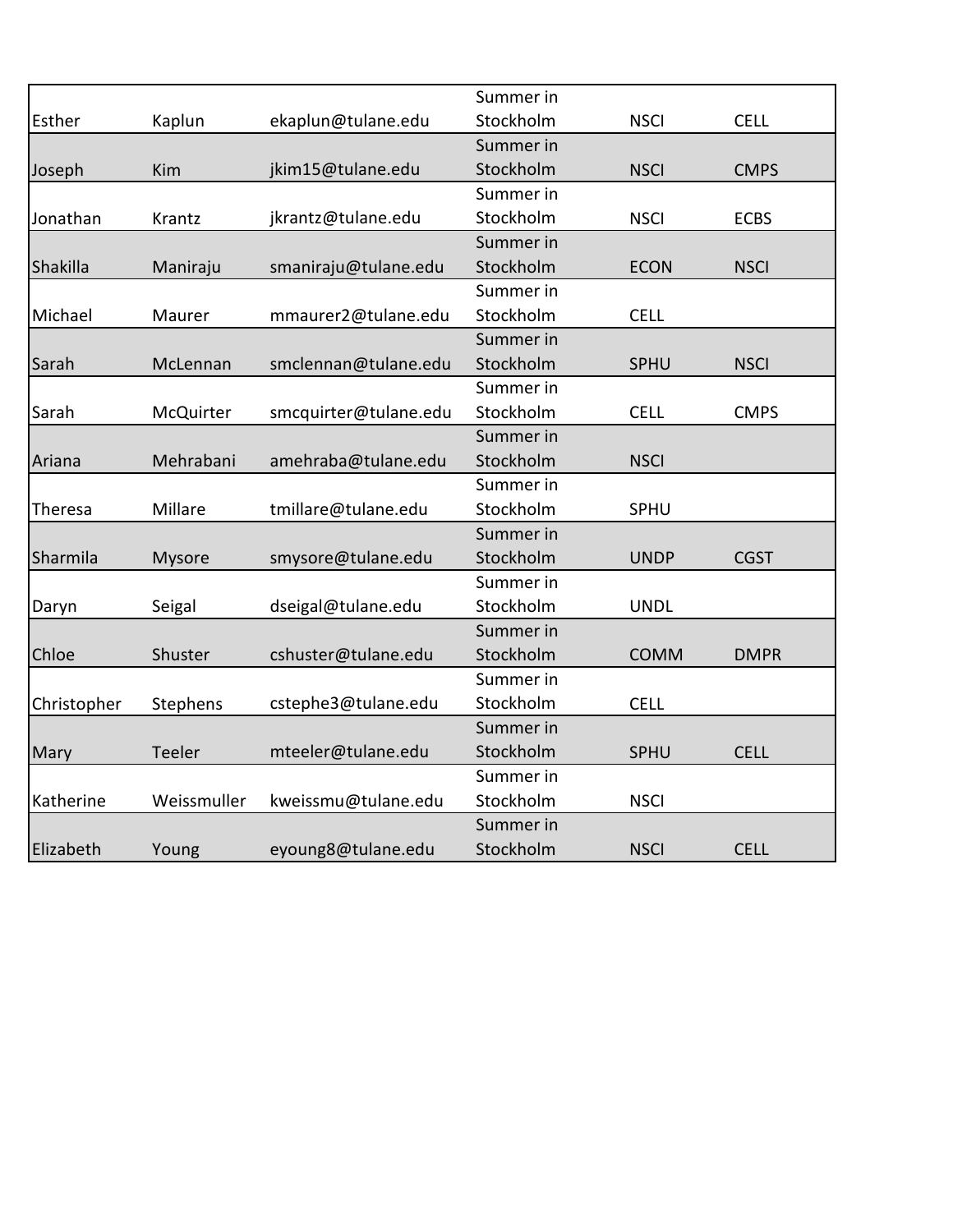| <b>First Name</b> | <b>Last Name</b>       | <b>Email</b>           | <b>Program Name</b>    | <b>Major</b> | Major <sub>2</sub> |
|-------------------|------------------------|------------------------|------------------------|--------------|--------------------|
| William           | <b>Bailey</b>          | wbailey@tulane.edu     | <b>Summer in Paris</b> | <b>ANTH</b>  | <b>MCGS</b>        |
| Adelaide          | <b>Basco</b>           | abasco@tulane.edu      | <b>Summer in Paris</b> | <b>CELL</b>  |                    |
| Cole              | <b>Billik</b>          | cbillik@tulane.edu     | <b>Summer in Paris</b> | <b>COMM</b>  |                    |
| Christopher       | <b>Bolton</b>          | cbolton1@tulane.edu    | <b>Summer in Paris</b> | <b>PSIR</b>  |                    |
| Annabelle         | <b>Brody</b>           | abrody2@tulane.edu     | <b>Summer in Paris</b> | <b>ARHS</b>  |                    |
| Julia             | <b>Bromberg</b>        | jbrombe@tulane.edu     | <b>Summer in Paris</b> | <b>COMM</b>  |                    |
| Erin              | <b>Brown</b>           | ebrown28@tulane.edu    | <b>Summer in Paris</b> | <b>POLS</b>  | <b>ENGL</b>        |
| Emily             | <b>Burkhard</b>        | eburkhard@tulane.edu   | <b>Summer in Paris</b> | <b>PSIR</b>  | <b>INDV</b>        |
| Rebecca           | Cormack                | rcormack@tulane.edu    | <b>Summer in Paris</b> | SPHU         | <b>INDV</b>        |
| Alexandra         | D'Amico                | adamico1@tulane.edu    | <b>Summer in Paris</b> | <b>ARHS</b>  | PHIL               |
| Claire            | Dame                   | cdame@tulane.edu       | <b>Summer in Paris</b> | <b>SPHU</b>  | <b>PSYC</b>        |
| <b>Brianna</b>    | Douglass               | bdougla2@tulane.edu    | <b>Summer in Paris</b> | <b>ENGL</b>  | <b>ARST</b>        |
| Peri              | Dupepe                 | pdupepe@tulane.edu     | <b>Summer in Paris</b> | <b>ARHS</b>  |                    |
| Eve               | Favia                  | efavia@tulane.edu      | <b>Summer in Paris</b> | <b>FINE</b>  | <b>MGMT</b>        |
| Jennifer          | Fialkowski             | jfialkowski@tulane.edu | <b>Summer in Paris</b> | <b>EVST</b>  |                    |
| Isabel            | Friedman               | ifriedman@tulane.edu   | <b>Summer in Paris</b> | <b>COMM</b>  |                    |
| Olivia            | Geier                  | ogeier@tulane.edu      | <b>Summer in Paris</b> | <b>ARHS</b>  |                    |
| Samantha          | Goland                 | sgoland@tulane.edu     | <b>Summer in Paris</b> | <b>PSYC</b>  | <b>FREN</b>        |
| Mara              | Goldberg               | mgoldbe9@tulane.edu    | Summer in Paris        | <b>COMM</b>  |                    |
| Annabelle         | Golden                 | agolden2@tulane.edu    | <b>Summer in Paris</b> | <b>POLS</b>  | <b>EVST</b>        |
| Alejandra         | <b>Gonzalez Vargas</b> | agonza2@tulane.edu     | <b>Summer in Paris</b> | <b>MGMT</b>  |                    |
| Rachel            | Gordon                 | rgordon5@tulane.edu    | <b>Summer in Paris</b> | <b>MGMT</b>  | <b>LGST</b>        |
| Sean              | Gourgues               | sgourgue@tulane.edu    | <b>Summer in Paris</b> | <b>POLS</b>  | <b>ANTH</b>        |
| Kyle              | Graesser               | kgraesse@tulane.edu    | <b>Summer in Paris</b> | <b>BME</b>   |                    |
| Lauren            | Halle                  | Ihalle@tulane.edu      | <b>Summer in Paris</b> | <b>ARHS</b>  |                    |
| Tristan           | Hebert                 | thebert2@tulane.edu    | <b>Summer in Paris</b> | <b>ENGL</b>  |                    |
| Taylor            | Hodge                  | thodge@tulane.edu      | <b>Summer in Paris</b> | <b>ENGL</b>  | <b>EVST</b>        |
| Elizabeth         | Hopmann                | ehopmann@tulane.edu    | Summer in Paris        | ARST         |                    |
| Lindsey           | Huber                  | lhuber1@tulane.edu     | <b>Summer in Paris</b> | <b>LGST</b>  |                    |
| Madison           | Hunt                   | mhunt5@tulane.edu      | <b>Summer in Paris</b> | SPHU         | <b>PSYC</b>        |
| Ruby              | <b>Jerins</b>          | rjerins@tulane.edu     | <b>Summer in Paris</b> | <b>FREN</b>  | <b>FMST</b>        |
| Meghan            | Kearney                | mkearne1@tulane.edu    | <b>Summer in Paris</b> | <b>UNDL</b>  |                    |
| Alexandra         | Keiser                 | akeiser@tulane.edu     | <b>Summer in Paris</b> | <b>PSIR</b>  |                    |
| Lindsey           | Kiffe                  | lkiffe1@tulane.edu     | <b>Summer in Paris</b> | <b>ARCH</b>  |                    |
| Alexandra         | Kirkwood               | akirkwoo@tulane.edu    | <b>Summer in Paris</b> | <b>ENGL</b>  | <b>HIST</b>        |
| Chelsea           | Knipp                  | cknipp@tulane.edu      | <b>Summer in Paris</b> | <b>PSYC</b>  | <b>ANTH</b>        |
| Lia               | Koh                    | lkoh1@tulane.edu       | <b>Summer in Paris</b> | <b>UNDL</b>  | <b>COMM</b>        |
| Rada              | Kuznetsova             | rkuznets@tulane.edu    | <b>Summer in Paris</b> | <b>ENGL</b>  | <b>ARHS</b>        |
| Gabrielle         | Leblanc                | gleblan1@tulane.edu    | <b>Summer in Paris</b> | <b>THEA</b>  |                    |
| Catherine         | Loomis                 | cloomis@tulane.edu     | <b>Summer in Paris</b> | <b>ARHS</b>  | <b>ANTH</b>        |
| Raphael           | Miller                 | rmille12@tulane.edu    | <b>Summer in Paris</b> | <b>PSIR</b>  | <b>INDV</b>        |
| Samuel            | Murphy                 | smurph1@tulane.edu     | <b>Summer in Paris</b> | <b>ENGP</b>  | <b>MATH</b>        |